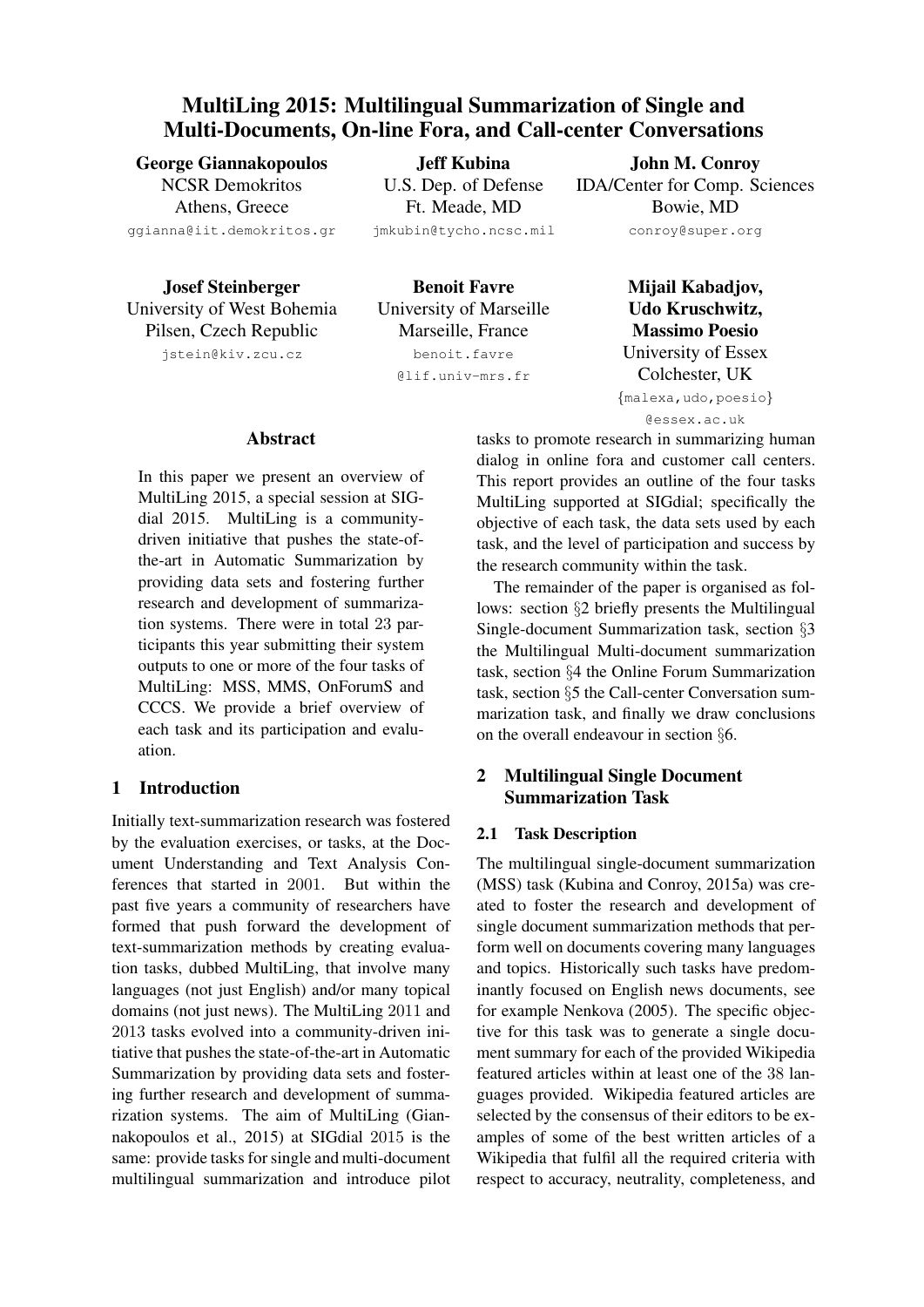style. Such articles make an excellent source of test data for single document summarization methods since they each have a well written summary (one of the style criterion), cover many languages, and have a diverse range of topics.

#### 2.2 Participation, Evaluation, and Results

Participation in the 2015 MSS task was excellent, 23 summarization systems were submitted by seven teams. Four of the teams submitted summaries for all 38 languages and the remaining three submitted summaries covering four languages. English was the only language for which all participating systems submitted summaries.

For the evaluation a simple baseline summary was created from each article using the initial text of the article's body truncated to the size of the articles human summary. Its purpose, since it is so easy to compute, is to provide a summary score that participating systems should be able to exceed. An oracle summary was computed for each article using a covering algorithm (Davis et al., 2012) that selected sentences from the body text that covers the words in the summary using a minimal number of sentences until their aggregate size exceeds the summary. The oracle summary scores provide an approximate upper bound on the achievable summary scores and were, as expected, much higher than any submitted systems score.

The baseline, oracle, and submitted summaries were scored against the human summaries using ROUGE-2, -3, -4 (Lin, 2004) and MeMoG (Giannakopoulos et al., 2008). Details of the preprocessing applied to the text and the performance of each submitted system are in (Kubina and Conroy, 2015b), but overall 14 of the 23 systems did better than the baseline summary for at least half of the languages they partook in.

The ROUGE and MeMog scoring methods provide an automatic measure of summaries, which are good predictors of human judgements. A human evaluation of the summaries, that is currently underway, will measure the responsiveness and readability of each teams best performing system.

## 3 Multilingual Multi-Document Summarization Task

#### 3.1 Task Description

This multilingual multi-document summarization (MMS) (Giannakopoulos, 2015) task aims to evaluate the application of partially or fully language-

independent summarization algorithms. Each system participating in the task was called upon to provide summaries for a range of different languages, based on corresponding language-specific corpora. Systems were to summarize texts in at least two of the ten different languages: Arabic, Chinese, Czech, English, French, Greek, Hebrew, Hindi, Romanian, Spanish.

The task aims at the real problem of summarizing news topics, parts of which may be described or may happen in different moments in time. We consider, similarly to previous MultiLing efforts (Giannakopoulos et al., 2011; Li et al., 2013) that news topics can be seen as *event sequences*:

Definition 1. *An event sequence is a set of atomic (self-sufficient) event descriptions, sequenced in time, that share main actors, location of occurrence or some other important factor. Event sequences may refer to topics such as a natural disaster, a crime investigation, a set of negotiations focused on a single political issue, a sports event.*

The multi-document summarization task required participants to generate a fluent and representative summary from the set of documents describing an event sequence. The language of each document set belonged to one of the aforementioned set of languages and all the documents in a set were of the same language. The output summary was expected to be in the same language and between 240 and 250 words, with the exception of Chinese, where the output summary size was expected to be 333 characters (i.e., 1000 bytes in UTF-8 encoding).

The task corpus is based on a set of WikiNews English news articles comprising 15 topics, each containing ten documents. Each English document was translated into the other nine languages to create sentence-parallel translations. (Li et al., 2013; Elhadad et al., 2013).

### 3.2 Participation, Evaluation, and Results

Ten teams submitted 18 systems to the MMS task. Three randomly chosen topics (namely topics M001, M002, M003) out of the 15 topics, were provided as training sets to the participants for the task and were excluded when ranking of the systems.

The ranking was based on automatic evaluations methods using human model summaries provided by fluent speakers of each corresponding language (native speakers in the general case).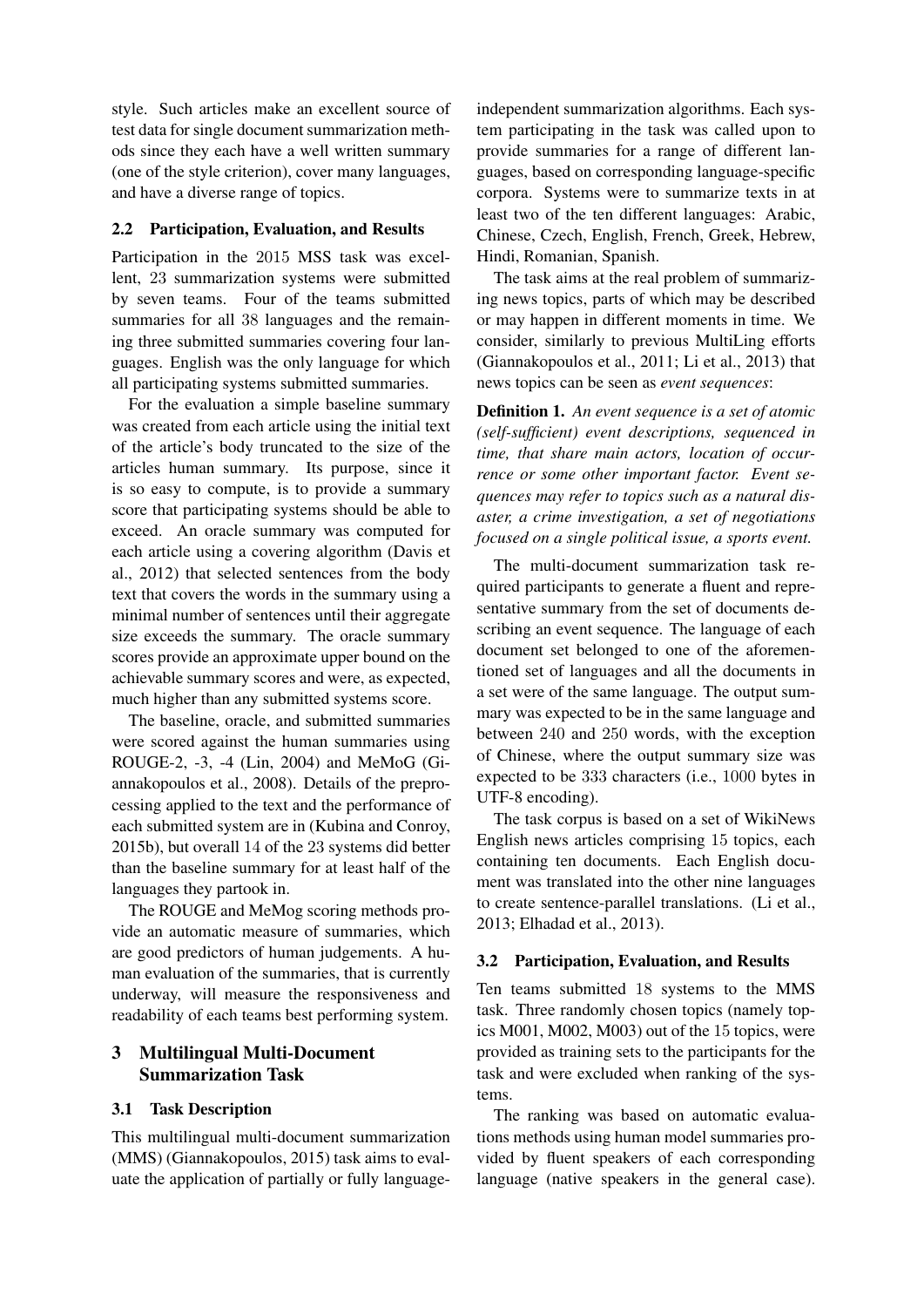ROUGE variations (ROUGE-1, ROUGE-2) (Lin, 2004) and the AutoSummENG-MeMoG (Giannakopoulos et al., 2008) and NPowER (Giannakopoulos and Karkaletsis, 2013) methods were applied to automatically evaluate the summarization systems. There was a clear indication that ROUGE measures were extremely sensitive to different preprocessing types and that different implementations (taking into account multilinguality or not during tokenization) may offer significantly different results (even different order of magnitude in the score). Thus, the evaluation was based on the language-independent MeMoG method.

On average 12 system runs were executed per language, with the least popular language being Chinese, and the most popular being English. On average across all languages, except for Chinese, 13 of the 18 systems surpassed the baseline, according to the automatic evaluation. The systems employed a variety of approaches to tackle the multi-document summarization challenge as described in the following paragraphs.

The approaches contained various types of preprocessing, from POS tagging and extraction of POS patterns, to the representation of documents to language-independent latent spaces before the summarization or reduced vector spaces (e.g. through PCA (Jolliffe, 2002)). It is also interesting to note that more than 10 different tools were used in various preprocessing steps, such as stemming, tokenization, sentence splitting, due to the language dependence limitations of many such tools. Overall, in comparison to the previous MultiLing MMS challenge, this time it appears that reuse of existing tools for such preprocessing was increased (as detailed in individual system reports).

Subtopics were identified in some cases through various methods, such as the use of bag-ofword vector space representation of sentences and cosine-similarity-based clustering, or probabilistic clustering methods (e.g. hLDA (Blei et al., 2004)).

For the sentence scoring, cosine similarity was also used as a means for sentence selection, where the topic(s) of a document group was projected in a vector space (either bag-of-words or latent topic space). Some of the MMS participants' systems used supervised optimization methods (e.g. polytope model optimization, genetic algorithms) on rich feature spaces to either maximize coverage of the output summaries, or train models for sentence scoring. The feature spaces went beyond words to linguistic features, position features, etc. Other systems used graph methods, relying on the "importance" of sentences as indicated by methods such as PageRank (Page et al., 1999).

Finally, redundancy was tackled through cosine similarity between sentences, or in the sentence selection process itself as penalty to optimization cost functions.

Overall, once again the multi-document, multilingual task showed that multilinguality implies a need for many linguistic resources, but is significantly helped by the application of machine learning methods. It appears that these latter approaches transfer the burden to the annotation of good training corpora.

## 4 OnForumS Task

#### 4.1 Task description

The Online Forum Summarization (OnForumS) pilot task (Kabadjov and Steinberger, 2015) investigated how the mass of comments found on news providers web sites (e.g., The Guardian) can be summarized. We posited that a crucial initial step towards that goal is to determine what comments link to either specific news snippets or comments of other users. Furthermore, a set of labels for a given link is articulated to capture phenomena such as agreement and sentiment with respect to the comment target. Solving this labelledlinking problem can enable recognition of salience (e.g., snippets/comments with most links) and relations between comments (e.g., agreement). For instance, comment sentences linked to the same article sentence can be seen as forming a "cluster" of sentences on a specific point/topic. Moreover, having labels capturing argument structure and sentiment enables computing statistics within such topic clusters on how many readers are in favour or against the point raised by the article sentence and what is the general 'feeling' about it.

The task included data in two languages, English and Italian, provided by the FP7 SENSEI project. $<sup>1</sup>$ </sup>

#### 4.2 Participation, Evaluation and Results

Four research groups participated in the OnForumS, each submitting two runs. In addition, two baseline system runs were included making a total of ten different system runs.

<sup>1</sup>http://www.sensei-conversation.eu/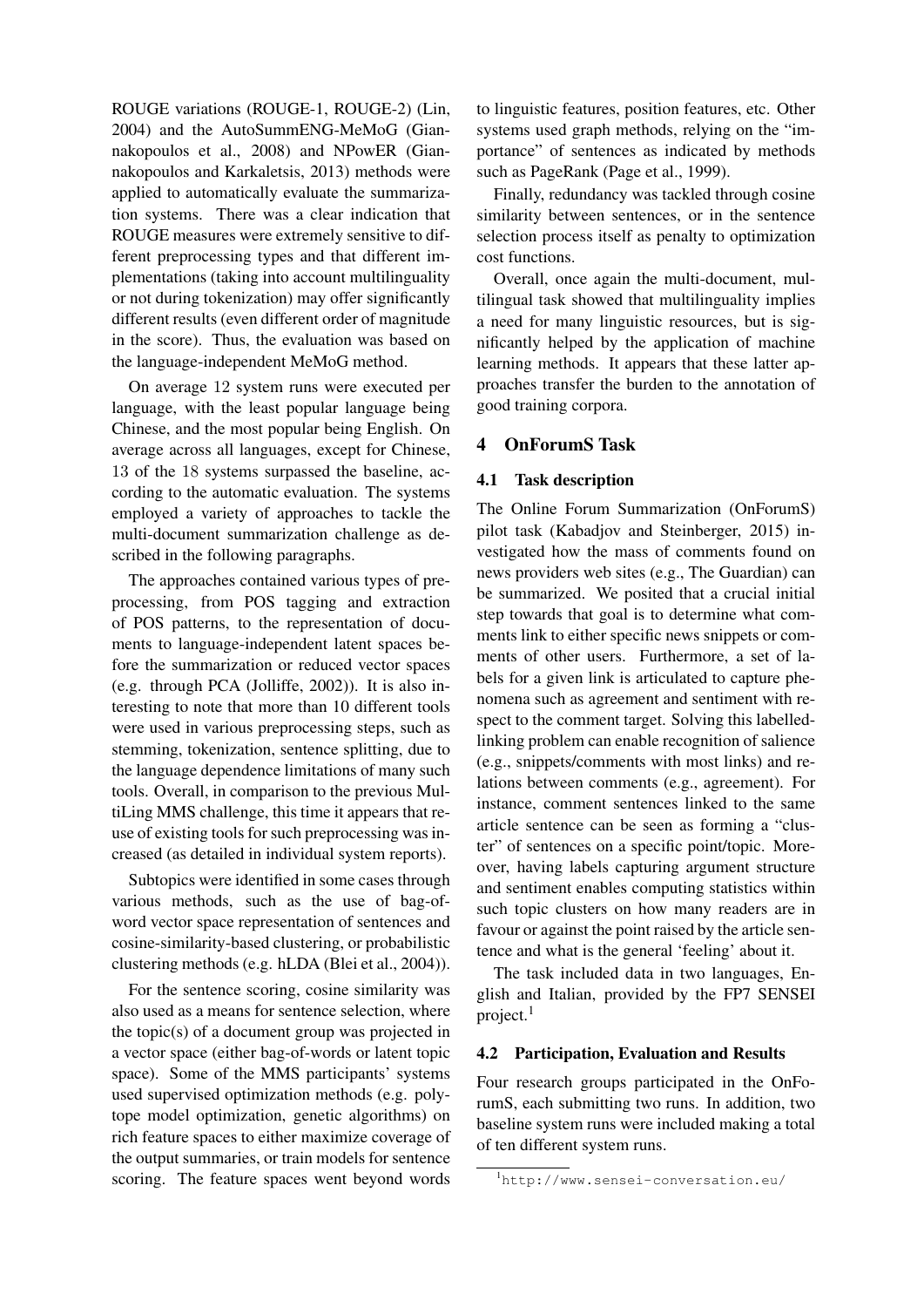Submissions were evaluated via crowdsourcing on Crowd Flowerwhich is a commonly used method for evaluating HLT systems (Snow et al., 2008; Callison-Burch, 2009). The crowdsourcing HIT was designed as a validation task (as opposed to annotation), where each system proposed link and labels are presented to a contributor for their validation.

The approach used for the OnForumS evaluation is IR-inspired and based on the concept of *pooling* used in TREC (Soboroff, 2010), where the assumption is that possible links that were not proposed by any system are deemed irrelevant. Then from those links proposed by systems, four categories are formed as follows:

- (a) links proposed in 4 or more system runs
- (b) links proposed in 3 system runs
- (c) links proposed in 2 system runs
- (d) links proposed only once

Due to the volume of links proposed by systems, a stratified sample was extracted for evaluation based on the following strategy: all of the **a** and **b** links<sup>2</sup> and a third of each **c** and **d** links selected at random.

Once the crowdsourcing exercise was completed, correct and incorrect links were counted.<sup>3</sup> From those links validated as correct, the correct and incorrect argument and sentiment labels were counted. Using these counts precision scores were computed. System runs were then ranked based on these precision scores. For the linking task no system surpassed the baseline algorithm based on overlap and scores were substantially higher for English than for Italian.

A recall-based evaluation was also carried out on a smaller gold standard set created from the validated data by taking all 'yes' validations of links as gold links and then all labels for argument and sentiment with 'yes' validations as the gold labels for those links.

### 5 CCCS Task

#### 5.1 Task description

The call-center conversation summarization pilot task consists in automatically generating abstractive summaries of spoken conversations between a customer and an agent solving a problem over the phone. This task is different from news summarization in that dialogues need to be analysed in a deeper manner in order to recover the problem being addressed and how it is solved, and convert spontaneous utterances to reported speech. Generating such summaries, called conversation synopses, in this framework, is challenging for extractive approaches, and therefore should make participants focus on abstractive summarization. The task leverages a corpus of French and Italian conversations as well as English translations of those dialogues. The data is provided by the FP7 SEN-SEI project. For more details on the CCCS task see (Favre et al., 2015).

#### 5.2 Participation, evaluation and results

Four systems have been submitted to this first edition of the CCCS task, by two research groups. In addition, three extractive baselines were evaluated for comparison purposes. The official metric was ROUGE-2. Evaluation on each of the languages shows that the submitted systems had difficulties beating the extractive baselines, and that human annotators are consistent in their synopsis production (for more details see (Favre et al., 2015)). We will focus on extending the evaluation in order to overcome the limitations of ROUGE, and assess the abstractiveness of the generated synopses.

#### 6 Conclusion

MultiLing has been running for a few years now and has proved a successful evaluation campaign for automatic summarization. MultiLing 2015 is the third chapter of the campaign and participation was excellent with 23 participants submitting two or more system runs across the four tasks that the campaign comprises.

The next steps for the classical tasks MSS and MMS is to continue expanding the corpora in size and across languages, whereas for the pilot tasks is to further precise the boundaries of the new tasks and bridge the gaps in the evaluation methodologies by overcoming the limitations of ROUGE in order to assess abstractiveness and minimizing the effect of 'cheating' workers in crowdsourcing (e.g., by incorporating a probabilistic model of annotation, such as the one put forward by (Passonneau and Carpenter, 2013) to filter better noisy crowdsourcing data).

The next MultiLing is planned for 2017.

<sup>&</sup>lt;sup>2</sup>The popular links (**a** and **b**) were not that many, hence, we chose to include all.

<sup>&</sup>lt;sup>3</sup>Based on CrowdFlower's aggregated judgements.